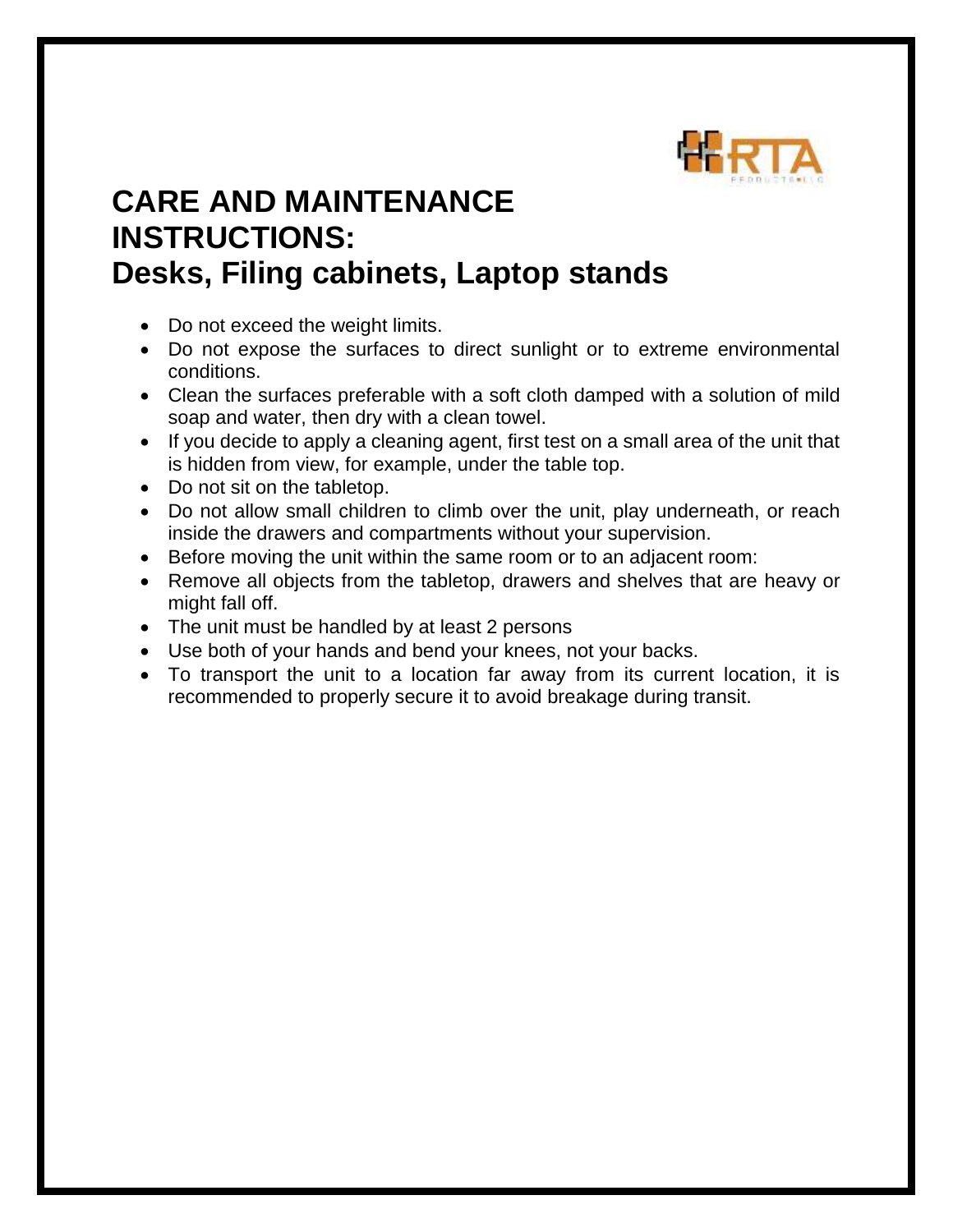

## **CARE AND MAINTENANCE INSTRUCTIONS: Chairs**

- To clean the chair it is recommended to use a soft cloth lightly damped in a solution of smooth soap and water, then dry with a clean towel.
- Do not use solvents or abrasive materials to clean any part of the chair.
- Before applying a cleaning agent, test on a small hidden area of the chair, like underneath the seat.
- Do not expose the product to direct sunlight or to extreme environmental conditions.
- Every 4 months, inspect the chair completely and make sure that all screws are tighten.